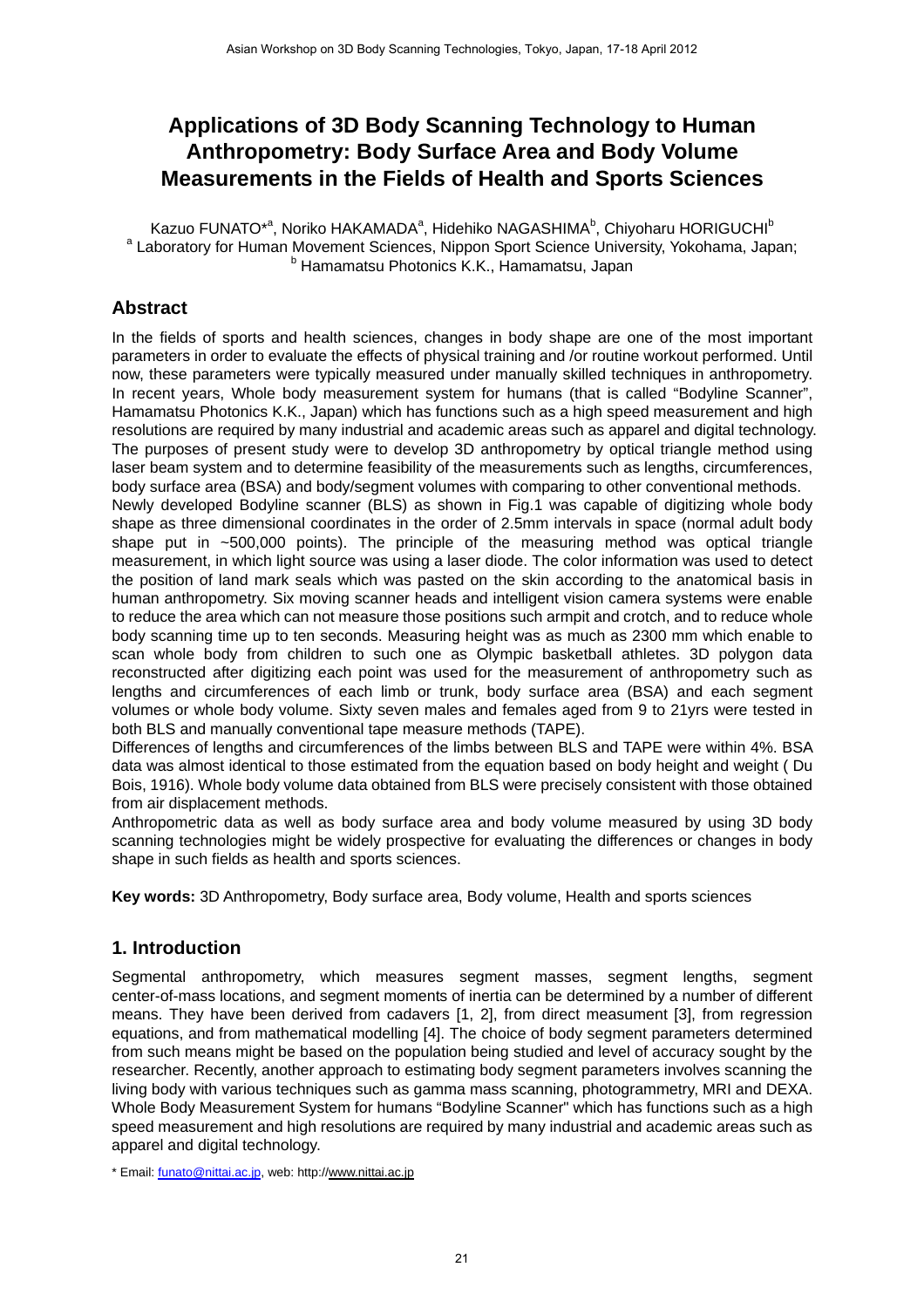The purposes of the present study were to develop 3D anthropometry by optical triangle method using laser beam system and to determine feasibility of segment parameter measurements such as lengths, circumferences, body surface and body/segment masses with comparing to previous studies.

### **2. Methods**

As shown in Fig.1, newly developed Bodyline scanner (BLS) was capable of digitizing whole body shape as three dimensional coordinates in the order of 2.5mm intervals in space (normal adult body shape put in ~500,000 points). The principle of the measuring method was optical triangle measurement, in which light source was using a laser diode. The color information was used to detect the position of land mark seals which was pasted on the skin according to the anatomical basis in human anthropometry. Six moving scanner heads and intelligent vision camera systems were enable to reduce the area which can not measure those positions such armpit and crotch, and to reduce whole body scanning time up to 5 seconds.

Features of BLS newly developed were as follows;

- Optical Cross Sectioning using Slit LASER and special CCD camera
- Triangulation Method
- Visible Slit LASER with Eye-safe Class 1
- High Resolution (1mm) and Accuracy (+/- 0.5%)
- High Scan Speed at 5 (5mm pitch) or 10 sec (2.5 mm pitch)
- 4 Sensor Modules with Simple Structure for Easy Set-up and Maintenance
- Combine with Bodyline Manager

More detailed features of BLS were indicated in Appendix A-E.



*Fig. 1. Laser beam sheet scanning during human standing posture for determining 3D anthropometric data. Inserted graph shows cross-section, which can get every 2.5mm interval for vertical axis.* 

Subjects were Japanese sixty seven males and females aged from 9 to 21yrs males. (males: 23.8yrs, 171.5cnBH, 68.7kgBW, female: 27.4yrs, 156.7cmBH, 54.4kgBW in averages) Each segment length and circumference were measured based on anatomical landmark points as indicated in Fig.2. For each subject, identical segment length and circumference data were taken by tape measuring conventional manual methods.

Scanning whole body data were dissected into each segment as the same manner as Clauser CE, et al. [1]. After segmental length, circumference and volume were calculated, segment masses were determined by multiplying segmental volume to respective segmental density obtained from previous study [1].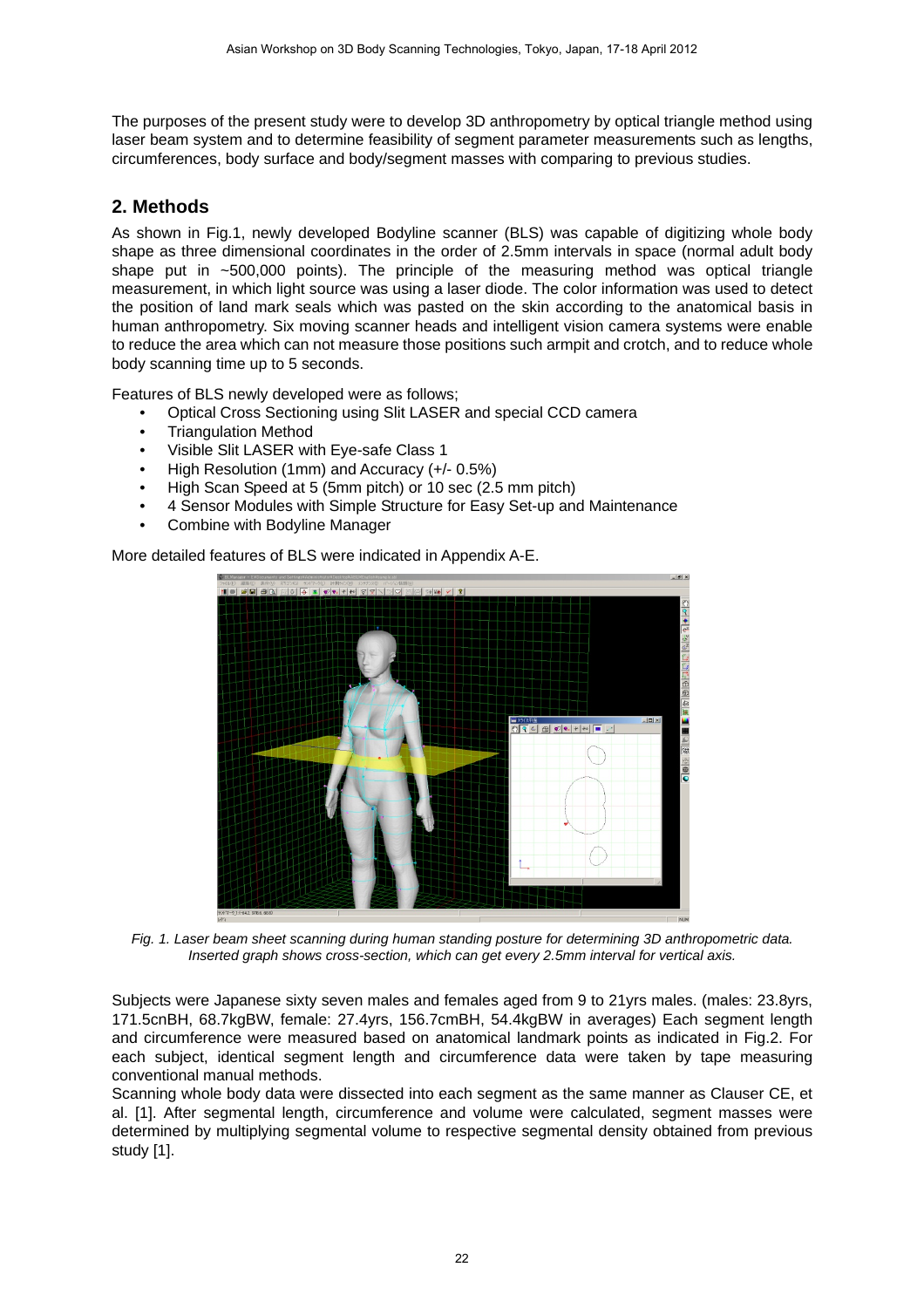

*Fig. 2. Example of each segment length and circumference data automatically measure based on anatomical landmark points from BLS*.

Body surface area (BSA) was calculated as sum of area of each triangle which consist the surface of reconstructed polygon data as indicated in Fig. 3. BSA obtained from BLS was compared with BSA estimated by the equation from Body height and weight indicated as Du Bois in 1916 (Fig.3.).



*Fig. 3. Calculation of body surface area (BSA) from reconstructed polygon data. Area of each triangle which consist the surface of whole body was summed. BSA was also estimated by the equation from Body height and weight indicated as Du Bois in 1916.* 

#### **3. Results and Discussion**

Segment limb lengths measured from BLS and directly tape measured were almost identical as shown in Fig. 4. (  $Y = 1.002X + 5.743$ ,  $r^2 = 0.998$ , %Diff. = 1.7). Similar relation was observed in segment kimb circumferences in Fig. 5. ( $Y = 0.961X + 5.066$ ,  $r^2 = 0.996$ , %Diff. = -2.8).

Table 1 indicated %Differences in each segment length and circumference obtained between BLS and directly tape measured. In segment length relatively higher %Differences were observed in upper and fore arm, on the other hand, trunk region such as chest and abdominal showed relatively higher % Differences in segment circumferences.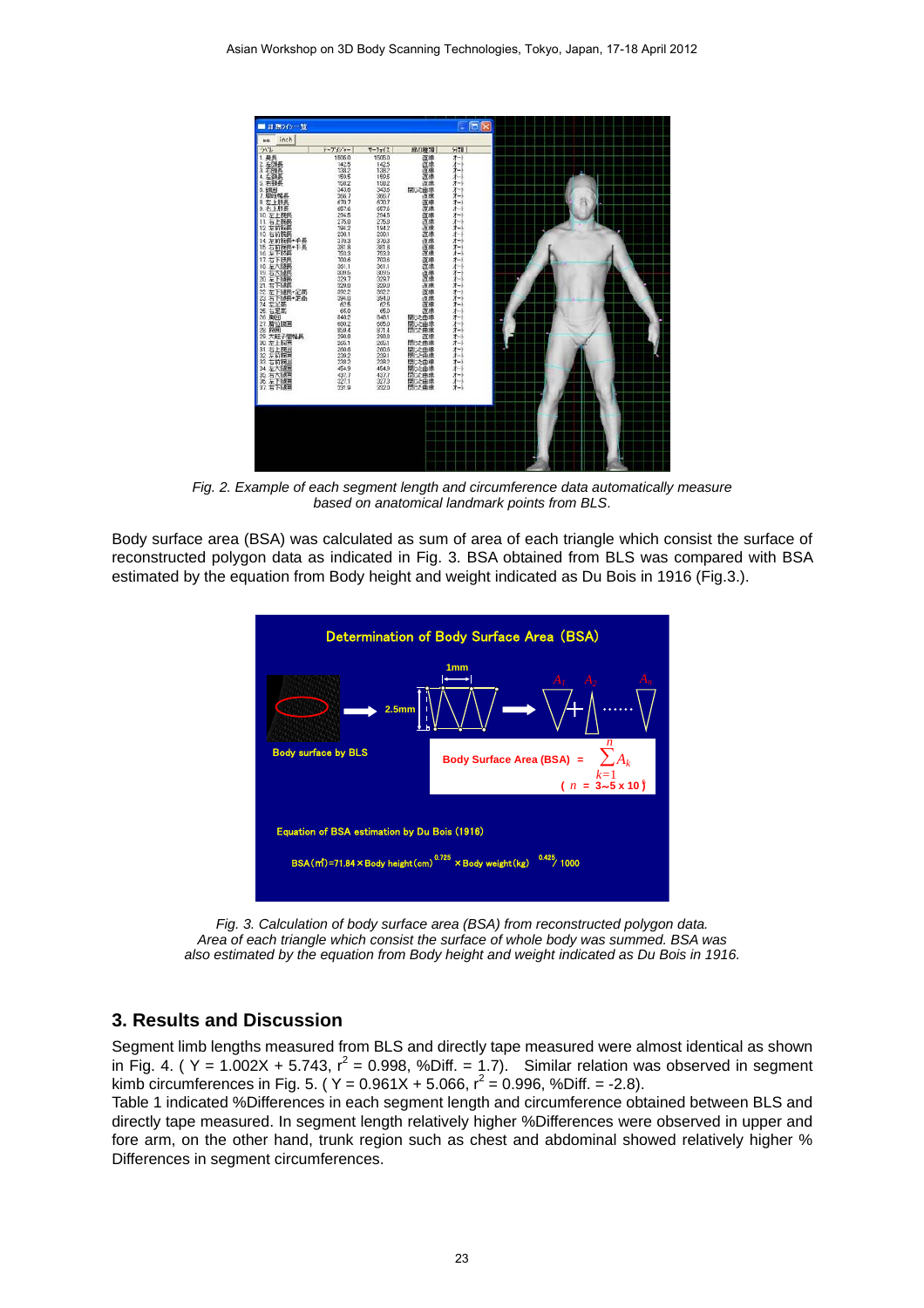Identical close correlation was observed in whole body volumes measured between BLS and directly measured by air displacement methods in Fig. 6. (  $\Upsilon$  = 0.987X + 1.025,  $r^2$  = 0.997, %Diff. = -3.1). Comparison of whole body surface area (BSA) measured from BLS and estimated by Du Bois's equation was shown in Fig. 7. Also in whole body surface area, identical close correlation was observed between BLS directly measured and estimated value.  $(Y = 1.053X + 0.096, r^2 = 0.979, %Diff.$  $= -0.5$ ).

Table 2 showed relative segment mass to body weight (unit: %) for each segment and comparison to previous studies. % segment mass estimated by BLS in this study have a tendency to be smaller in trunk as well as to be larger thigh and calf in lower limb compared to the respective values previously obtained by cadavers measurements in Dempster, 1958 and Clanser, 1969. Relative segment mass to body weight in each segment was very similar to previous studies except for the segments of trunk and thigh (Table 2). Previous relative segment mass values have a tendencies for overestimation in trunk, whereas underestimation in thigh. This should take into account for calculating mechanical parameters in biomechanical research.

In general, differences of lengths and circumferences of the limbs between BLS and TAPE were within 4%. BSA data was identical to those estimated from body height and weight( Du Bois, 1916). The volumes of whole body and each segment are prospective for both biomechanical and biomedical fields.



*Fig. 4. Comparison of segment limb lengths measured from BLS and directly tape measured.* 



*Fig. 5. Comparison of segment limb circumferences measured from BLS and directly tape measured.*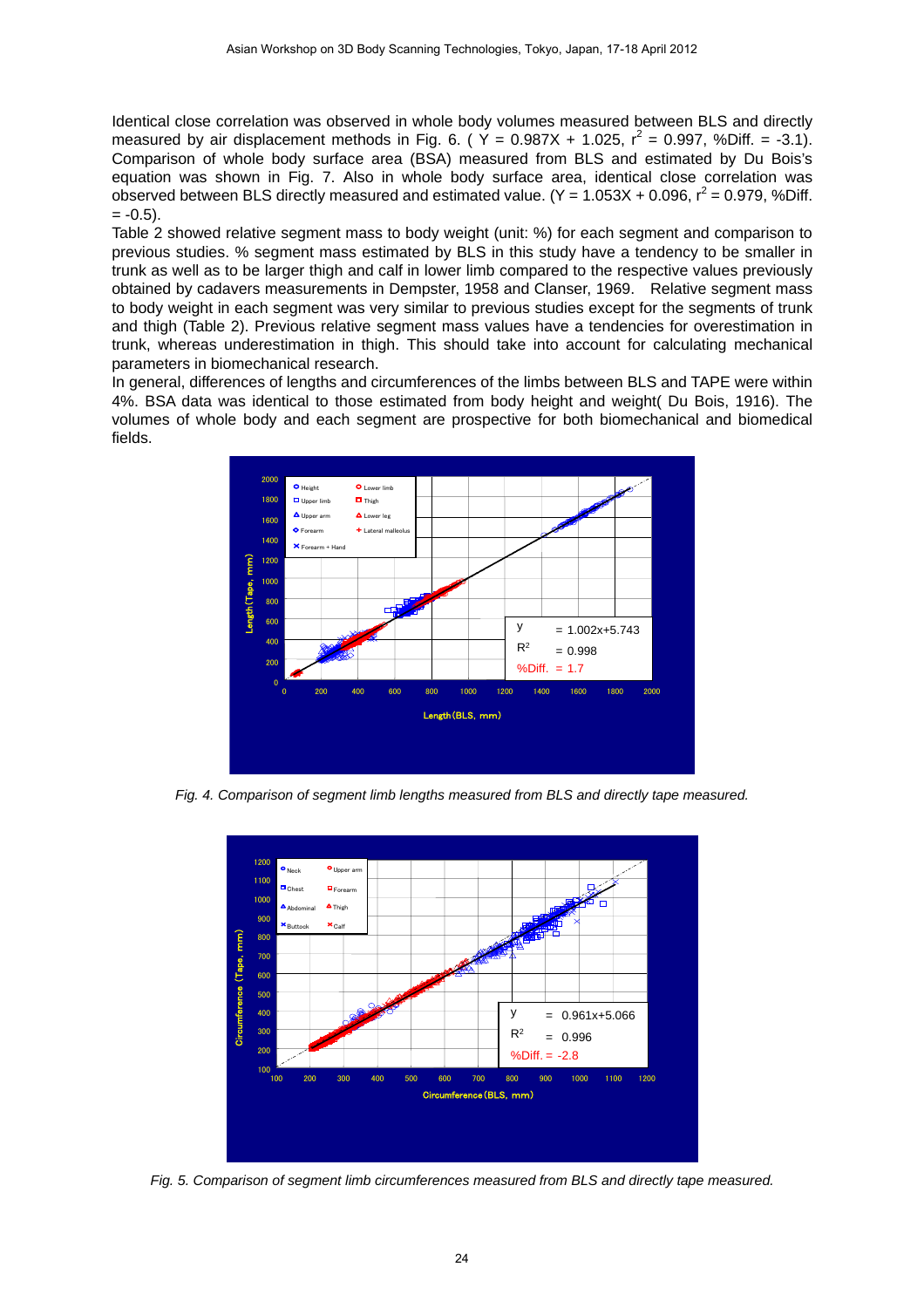

*Table 1. %Differences in each segment length and circumference obtained between BLS and directly tape measured.* 

%Diff.=(Tape-BLS)/Tape×100



*Fig. 6. Comparison of whole body volumes measured from BLS and directly measured by air displacement methods.*



*Fig. 7. Comparison of whole body surface area (BSA) measured from BLS and estimated by Du Bois's equation.*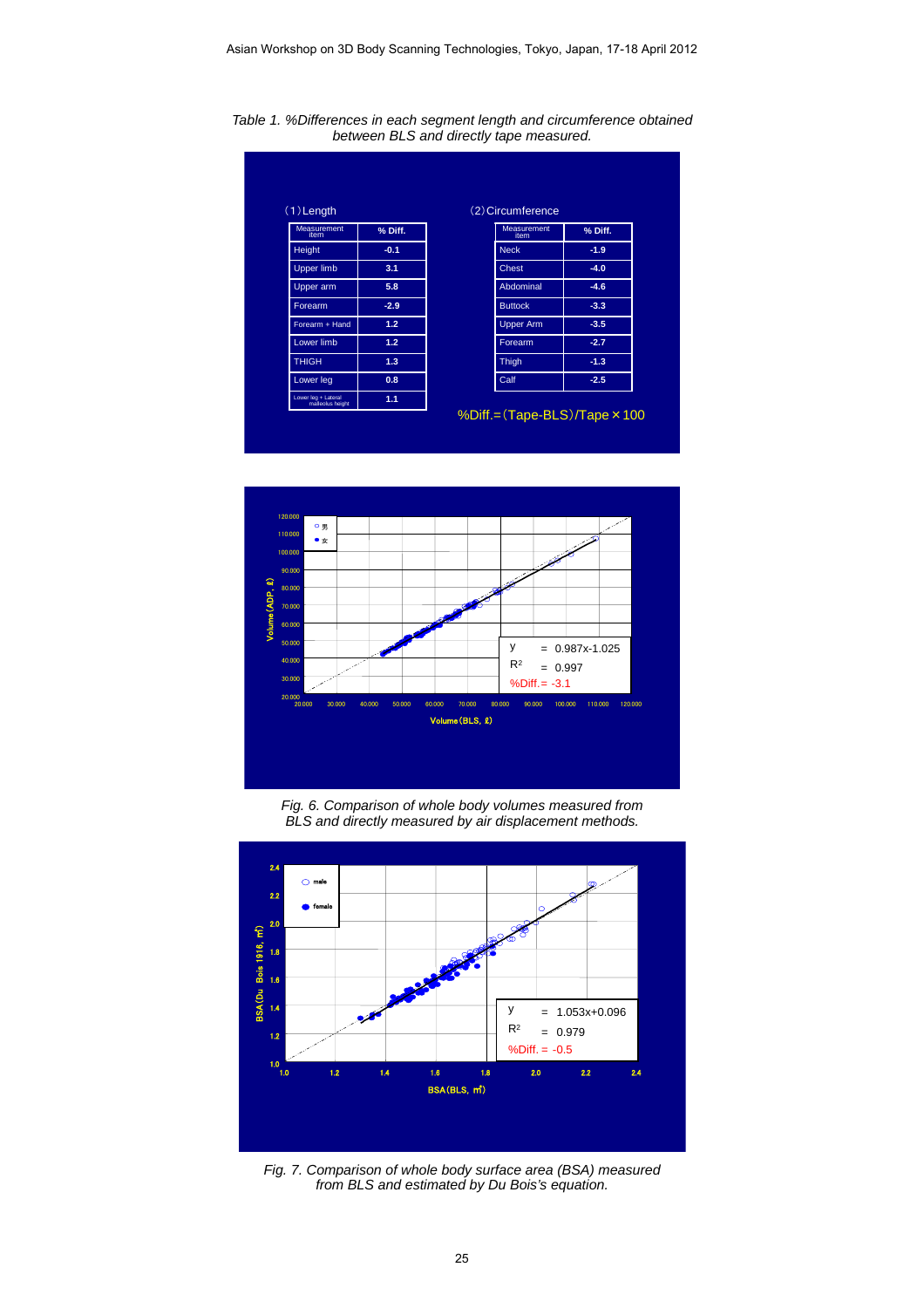|                | Present    | Dempster | Clauser  | Cheng      |
|----------------|------------|----------|----------|------------|
|                | 2008       | 1955     | 1969     | 2000       |
| $#$ of subj.   | 12         | 8        | 13       | 8          |
| <b>Methods</b> | <b>BLS</b> | Cadavers | Cadavers | <b>MRI</b> |
| Head           | 7.3        | 8.1      | 7.3      | 7.7        |
| Trunk          | 45         | 49.7     | 50.7     | 46.2       |
| U-arm          | 2.7        | 2.8      | 2.6      | 4          |
| F-arm          | 1.7        | 2.2      | 1.6      | 1.5        |
| Hand           | 0.6        | 0.6      | 0.7      | 0.7        |
| Thigh          | 12.9       | 9.9      | 10.3     | 13.6       |
| Calf           | 4.8        | 4.6      | 4.3      | 4.4        |
| Foot           | 1.1        | 1.4      | 1.5      | 2          |

*Table 2. Relative segment mass to body weight (unit: %) for each segment and comparison to previous studies.* 

### **4. Conclusions**

- 1. Validity and accuracy of laser beam scanning anthropometry might be established with comparison of conventional tape measure with overall % deference of 1.7 in length measures and 2.8 in circumference measures.
- 2. Body volume and body surface area calculated by BLS were closely identical to those measured by air displacement method (BOD POD) and estimation equation by Du Bois(1916), respectively.
- 3. In relative segmental mass to body weight, lower trunk value and higher thigh value were indicated by comparing to previous studies in cadavers.
- 4. Particularly whole body volumes and each segment volumes are prospective for both biomechanical and biomedical research fields.

#### **References**

- 1. Chen CK, et al. Clin Biomech 15: 559-566, 2000.
- 2. Clauser CE, et al. AMRL Technical Report :60-70, Wright-Patterson Air Force Base, OH, 1969.
- 3. Dempster, WT. WADC Technical Report :55-159, Wright-Patterson Air Force Base, OH, 1955.
- 4. Hanavan, EP. AMRL Technical Report :64-102, Wright-Patterson Air Force Base, OH, 1964.
- 5. Zatsiorsky, VM and Seluyanov, VN. Biomechanics IX-B (ed. Winter, DA et al.): 233-9, Human Kinetics, 1985.

#### **Appendix A**

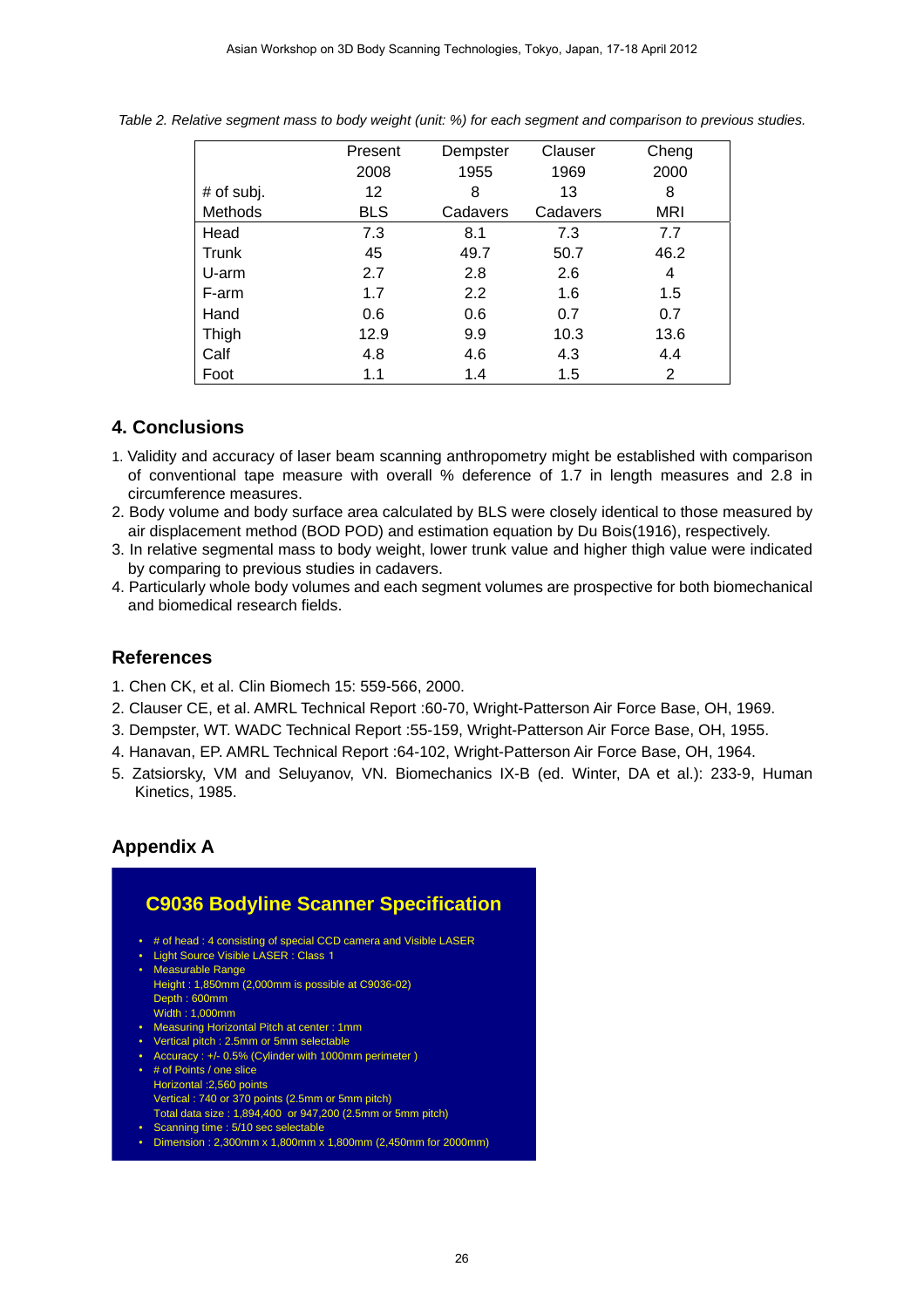## **Appendix B**

|                           |                                             | <b>Specification of C9036-02</b>     |  |
|---------------------------|---------------------------------------------|--------------------------------------|--|
| <b>Type name</b>          | C9036-02                                    |                                      |  |
| Measurable range          | Height                                      | 2000 mm                              |  |
|                           | Depth                                       | 600 mm                               |  |
|                           | Width                                       | 1000 mm                              |  |
| <b>Accuracy</b>           | $\pm 0.5\%$ (1000 mm perimeter as standard) |                                      |  |
| Measurement time          | 5.4 sec $\angle$ 10.8 sec                   |                                      |  |
| <b>Measurement points</b> |                                             | $1,024,000 \diagup 2,048,000$ points |  |
| Power consumption         | 700 VA                                      |                                      |  |
| <b>Dimensions</b>         | <b>Height</b>                               | 2450 mm                              |  |
|                           | Depth                                       | 1800 mm                              |  |
|                           | Width                                       | 1800 mm                              |  |
| Weight                    | 330kg                                       |                                      |  |

## **Appendix C**

# Work Flow of BLM

- Take the image data from BLS
- Translate from image data to distance data
- Reject noise data and translate to X, Y, Z coordinates
- Complement, Filling and smoothing
- Detect basic 5 Landmarks
- Segmentation of a body
- Reconstruct polygon data
- Detect the Landmark
- Auto-measurement

#### **Appendix D**

## **Bodyline Manager (BLM) Specification**

#### ◆ Software Specifications (Version 1.3) (1/2)

3D File Format Input .abl (C9036 unique) Output abl, iv, dxf, obj,stl,3ds,VRML2,asc Data Output Format ASCII(txt) file 3D Display 1. Point Cloud 2. Wire Frame 3. Rendering 4. Wire Frame Surface Color Changing Function **Interactive Landmark Adjustment** 1. Assign new additional landmarks (total max. 4 points) 2. Adjust landmarks 3. Update the measurements automatically after adjusting landmarks interactively.